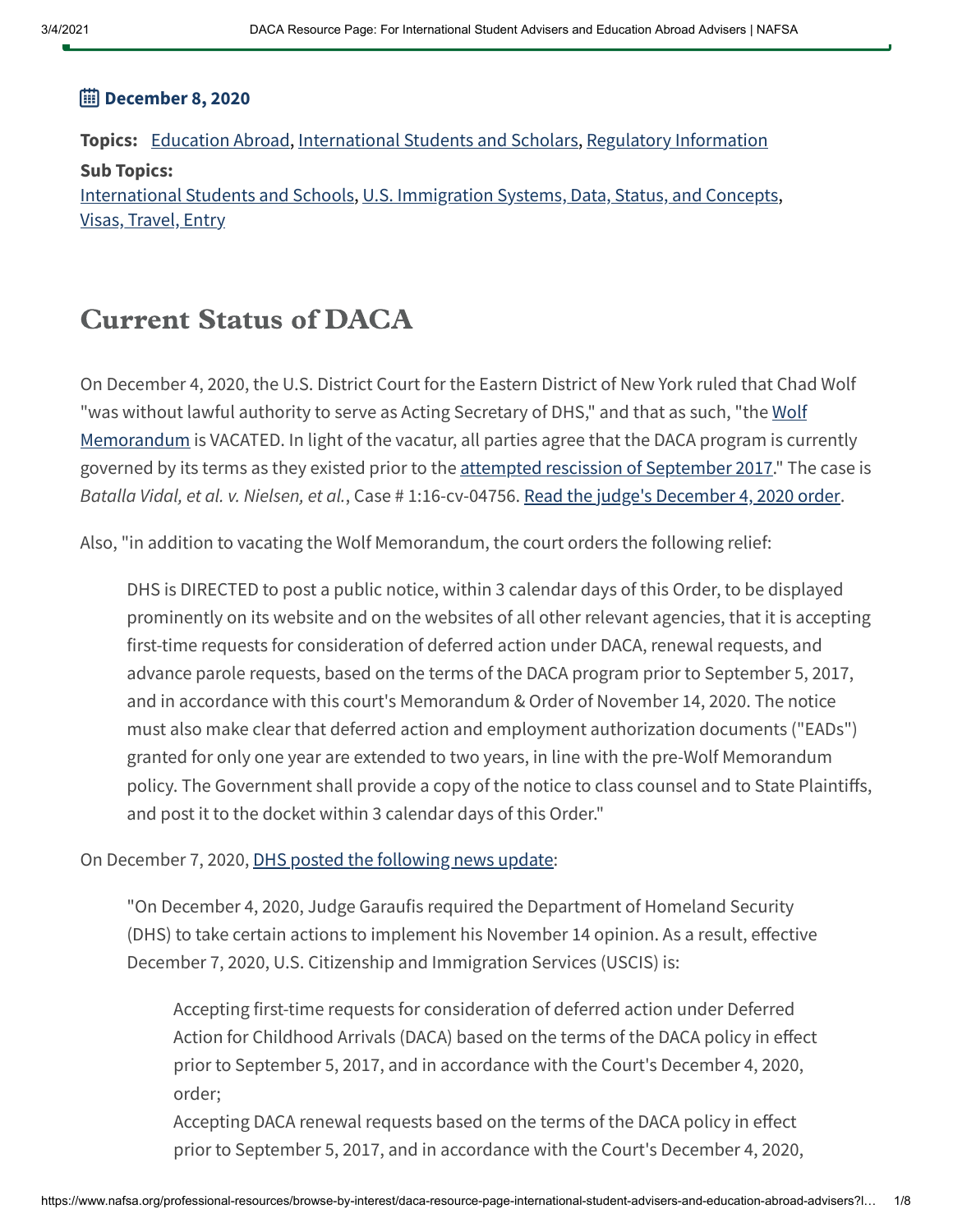order;

Accepting applications for advance parole documents based on the terms of the DACA policy prior to September 5, 2017, and in accordance with the Court's December 4, 2020, order;

Extending one-year grants of deferred action under DACA to two years; and Extending one-year employment authorization documents under DACA to two years.

USCIS will take appropriate steps to provide evidence of the one-year extensions of deferred action and employment authorization documents under DACA to individuals who were issued documentation on or after July 28, 2020, with a one-year validity period under the Wolf Memorandum.

DHS will comply with Judge Garaufis' order while it remains in effect, but DHS may seek relief from the order."

NAFSA encourages members to advise DACA students to seek the counsel of an experienced immigration lawyer or [recognized/accredited](http://www.justice.gov/eoir/ra/raroster.htm) organization or representative regarding their DACA eligibility and filings. For students at schools that do not maintain a list of immigration lawyers, the American Immigration Lawyers Association (AILA) web tool at [www.ailalawyer.org](http://www.ailalawyer.org/) can be a good place to look for an immigration lawyer."

## Background on DACA prior to December 4, 2020

On September 5, 2017, the Trump administration rescinded DACA, providing a six-month period to "wind down" the program.

A [September](https://www.nafsa.org/sites/default/files/ektron/files/underscore/amresource/dacarescindmemo.pdf) 5, 2017 memo by DHS Acting [Secretary Elaine](http://www.dhs.gov/xlibrary/assets/s1-exercising-prosecutorial-discretion-individuals-who-came-to-us-as-children.pdf) C. Duke officially rescinded the June 15, 2012, memorandum that created the DACA program.

Due to federal court orders on Jan. 9, [2018](https://www.uscis.gov/sites/default/files/USCIS/Humanitarian/Deferred%20Action%20for%20Childhood%20Arrivals/234_Order_Entering_Preliminary_Injunction.pdf) and Feb. 13, [2018,](https://www.uscis.gov/sites/default/files/USCIS/Humanitarian/Deferred%20Action%20for%20Childhood%20Arrivals/255_EDNY_AMENDED_Order_Entering_Preliminary_Injunction.pdf) USCIS resumed accepting requests to renew a grant of deferred action under DACA.

On June 18, 2020, the U.S. Supreme Court (SCOTUS) [released](https://www.supremecourt.gov/opinions/19pdf/18-587_5ifl.pdf) its opinion in the Department of Homeland Security et al. v. Regents of the University of California et al. case, holding that the 2017 memo by the [Department](https://www.nafsa.org/sites/default/files/ektron/files/underscore/amresource/dacarescindmemo.pdf) of Homeland Security (DHS) that rescinded DACA was "arbitrary and capricious" under the Administrative Procedure Act and remanding the issue back to DHS for the agency to consider anew the "conspicuous issues of whether to retain forbearance and what if anything to do about the hardship to DACA recipients."

### Read the SCOTUS [decision](https://www.supremecourt.gov/opinions/19pdf/18-587_5ifl.pdf)

Read NAFSA's [Statement:](https://www.nafsa.org/about/about-nafsa/nafsa-celebrates-supreme-court-decision-protecting-daca-calls-congress-pass-dream) NAFSA Celebrates Supreme Court Decision Protecting DACA; Calls on Congress to Pass the Dream Act

On July 28, 2020, a DHS [memorandum](https://www.dhs.gov/sites/default/files/publications/20_0728_s1_daca-reconsideration-memo.pdf) issued by Chad Wolf issued by Chad Wolf rescinded the September 5, 2017 Duke memo, but instituted the following restrictions as Chad Wolf continued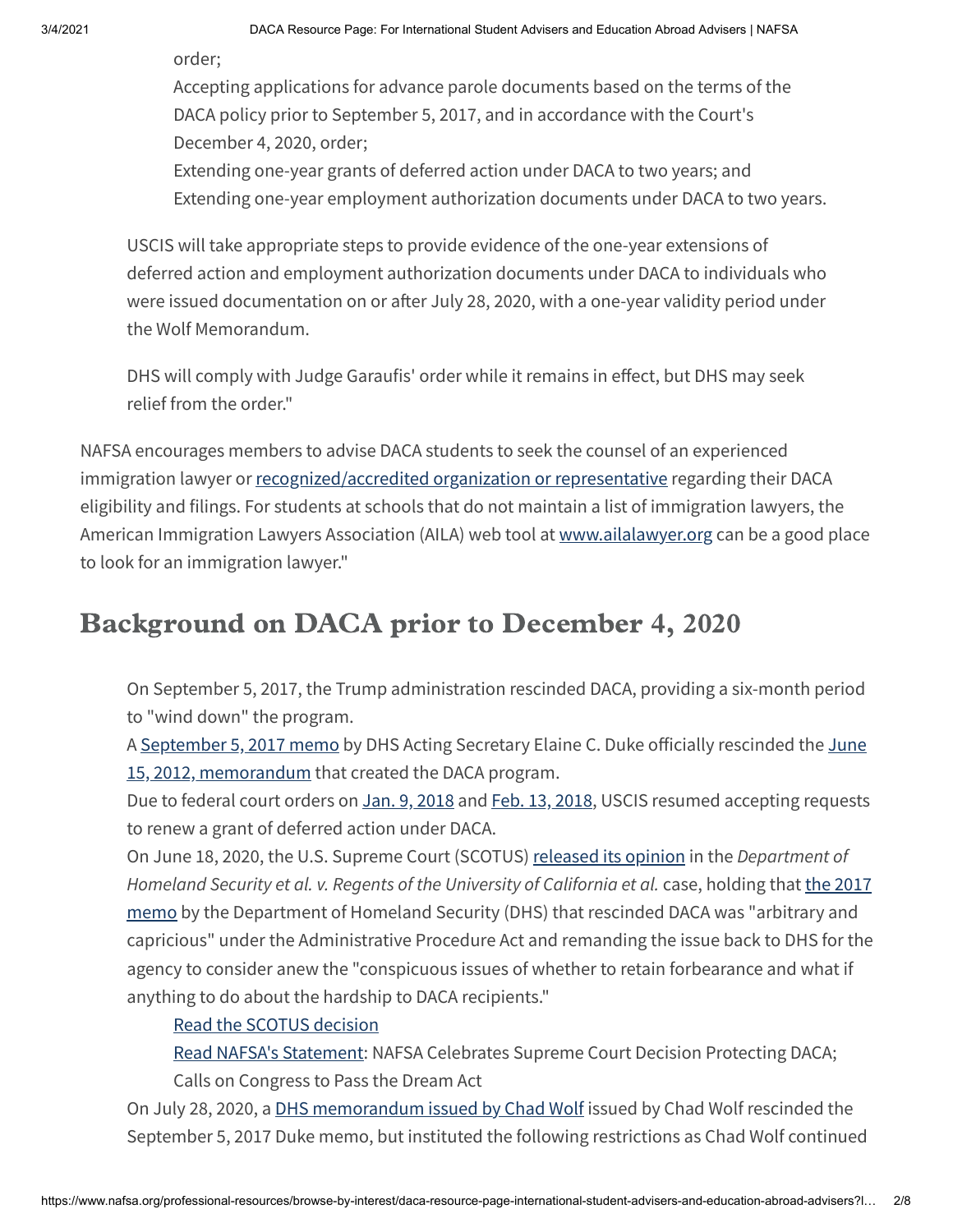his full "de novo" reconsideration of the DACA policy as directed by the U.S. Supreme Court's June 18, 2020 decision:

Reject all initial DACA requests and associated applications for Employment Authorization Documents, and refund all associated fees, without prejudice to re-filing such requests should DHS determine to begin accepting initial requests again in the future. Adjudicate all pending and future properly submitted DACA renewal requests and associated applications for Employment Authorization Documents from current beneficiaries.

Limit the period of any deferred action granted pursuant to the DACA policy after the issuance of this memorandum (and thereby limit the period of any associated work authorization) to one year.

Refrain from terminating any grants of previously issued deferred action or revoking any Employment Authorization Documents based solely on the directives in this memorandum for the remaining duration of their validity periods.

Reject all pending and future Form I-131 applications for advance parole from beneficiaries of the DACA policy and refund all associated fees, absent exceptional circumstances.

Refrain from terminating any grants of previously approved advance parole based solely on the directives in this memorandum for the remaining duration of their validity periods. Exercise its discretionary authority to terminate or deny deferred action at any time when immigration officials determine termination or denial of deferred action is appropriate. Continue to comply with the information-sharing policy as reflected in the DACA Frequently Asked Questions issued alongside the Napolitano Memorandum, and as set forth in USCIS's Form I-821D instructions. Nothing in this memorandum makes any change to that policy.

On August 24, 2020, USCIS announced August 21, 2020 [implementing](https://www.uscis.gov/sites/default/files/document/policy-alerts/DACA%20implementation%20memo%20v2%208.21.20%20final.pdf) guidance titled Implementing Acting Secretary Chad Wolf's July 28, 2020 Memorandum, "Reconsideration of the June 15, 2020 Memorandum 'Excercising Prosecutorial Discretion with Respect to Individuals Who Came to the United States as Children." The [August](https://www.uscis.gov/news/alerts/uscis-implements-dhs-guidance-on-daca) 24, 2020 news alert summarizes the August 21, 2020 implementing guidance as follows:

"Under USCIS' [implementing](https://www.uscis.gov/sites/default/files/document/policy-alerts/DACA%20implementation%20memo%20v2%208.21.20%20final.pdf) guidance, we will reject all initial DACA requests from aliens who have never previously received DACA and return all fees. The rejections will be without prejudice, meaning aliens will be able to reapply should USCIS begin accepting new requests in the future from aliens who never before received DACA. USCIS will continue to accept requests from aliens who had been granted DACA at any time in the past and will also accept requests for advance parole that are properly submitted to the address specified on the Direct Filing Addresses for Form I-131 webpage.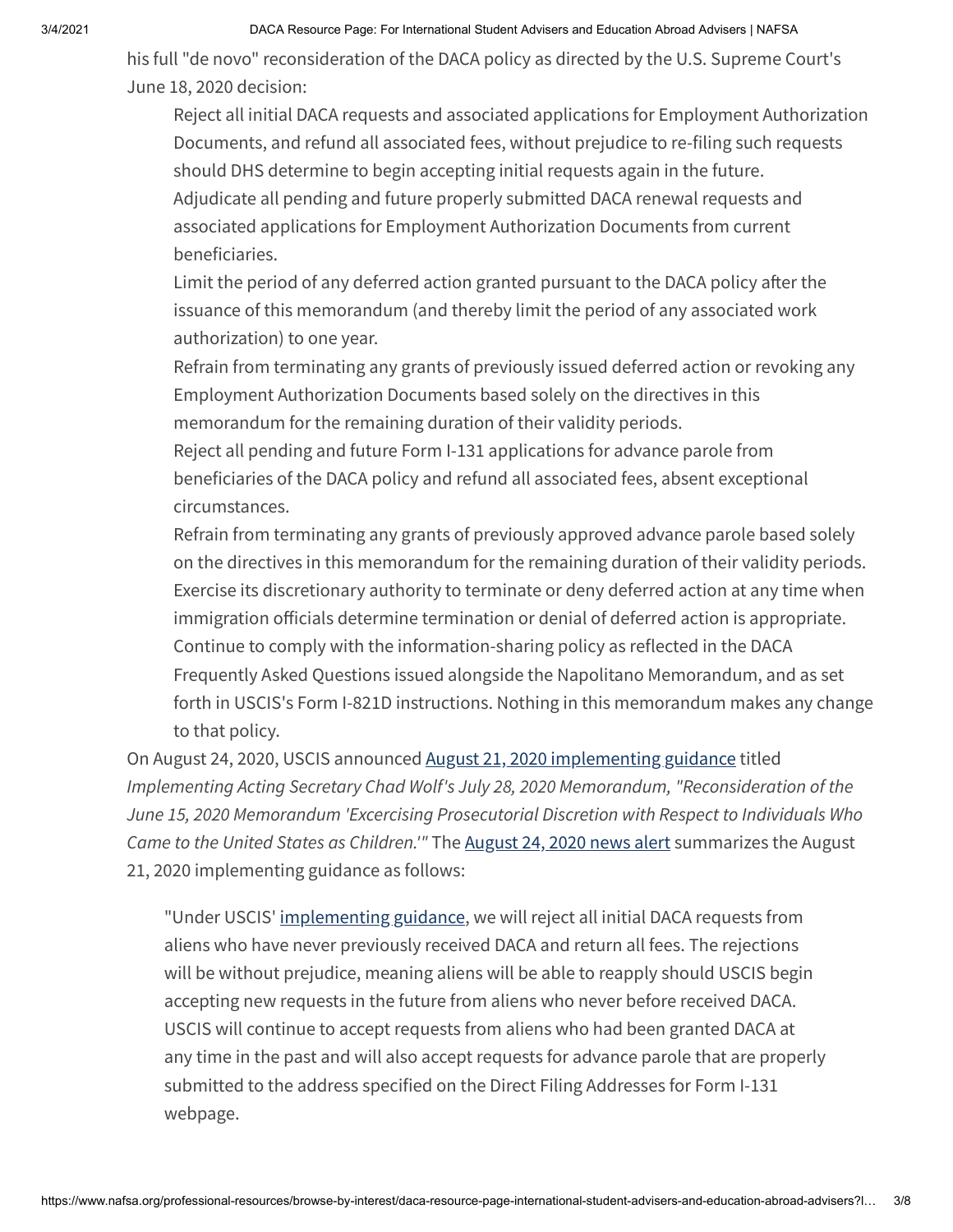For approvable DACA renewal requests, USCIS will limit grants of deferred action and employment authorization under DACA to no more than one year, but will not rescind any currently valid two-year grants of DACA or associated employment authorization documents (EADs), unless USCIS terminates an alien's DACA for failure to continue to meet the DACA criteria (see 2012 Memorandum), including failure to warrant a favorable exercise of prosecutorial discretion. USCIS will replace two-year EADs that are lost, stolen or damaged with the same facial two-year validity period assuming the EAD replacement application is otherwise approvable.

USCIS will generally reject requests received more than 150 days before the current grant of DACA expires. DACA recipients should file their renewal request between 150 and 120 days before their current grant of DACA expires. USCIS will only grant advance parole for travel outside the United States to DACA recipients pursuant to the new guidance, which provides for a determination that parole of the alien is for urgent humanitarian reasons or significant public benefit in keeping with the governing statute. The agency will not rescind any previously granted advance parole documents unless there is another legal reason to do so. However, as has always been the case, parole into the United States is not guaranteed. In all cases, aliens are still subject to immigration inspection at a port-of-entry to determine whether they are eligible to come into the United States.

The determination whether to grant advance parole to an alien is entirely within the discretion of USCIS and must be made on a case-by-case basis. USCIS will review all the factors presented in individual cases before determining whether to approve advance parole for a DACA recipient based on the new guidance. Some examples of circumstances that may warrant approval include, but are not limited to, situations such as:

Travel to support the national security interests of the United States;

Travel to support U.S. federal law enforcement interests;

Travel to obtain life-sustaining medical treatment that is not otherwise available to the alien in the United States; or

Travel needed to support the immediate safety, wellbeing or care of an immediate relative, particularly minor children of the alien.

Even if a requestor establishes that their situation meets one of the examples above, USCIS may still deny the request for advance parole in discretion under the totality of the circumstances.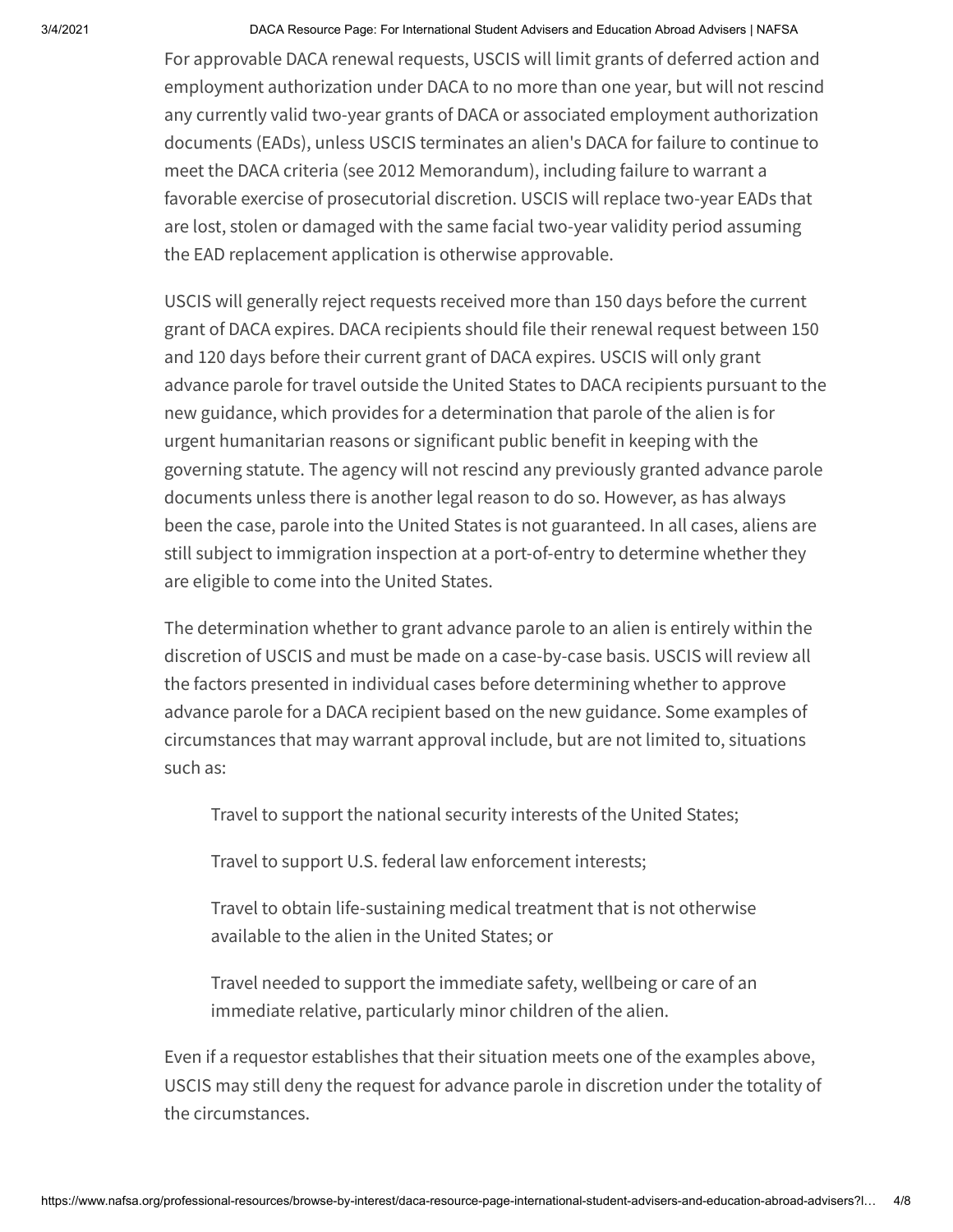CAUTION: If you travel outside the United States on or after Aug. 15, 2012, without first receiving advance parole, your departure automatically terminates your deferred action under DACA."

On November 14, 2020, the U.S. District Court for the Eastern District of New York granted the plaintiffs' motion for [summary judgment](https://www.dhs.gov/publication/batalla-vidal-et-al-v-wolf-et-al-and-state-new-york-et-al-v-trump-et-al) against DHS regarding the July 28, 2020 [memorandum](https://www.dhs.gov/publication/reconsideration-june-15-2012-memo-entitled-exercising-prosecutorial-discretion-respect) signed by Acting Secretary Chad F. Wolf. The court found that that "Mr. Wolf was not lawfully serving as Acting Secretary of Homeland Security under the HSA when he issued the Wolf Memorandum."

On December 4, 2020, Judge Garaufis ordered the Department of Homeland Security to take action to implement his November 14, 2020 decision, and [ordered](https://www.pacermonitor.com/view/YJ4RBCQ/Batalla_Vidal_et_al_v_Nielsen_et_al__nyedce-16-04756__0354.0.pdf) DHS to reinstate the DACA policy that was in effect on September 4, 2017.

# DACA Students and Study Abroad

Prior to the September 5, 2017 rescission of DACA, DHS had been approving applications for travel authorization called *advance parole*, which DACA students could use to travel abroad for "education, [humanitarian](https://www.nafsa.org/sites/default/files/ektron/files/underscore/amresource/dacarescindmemo.pdf) and work purposes," including participating in study abroad programs. The September 5, 2017 DACA rescission memo impacted DACA advance parole in the following ways:

DHS stated it will "generally honor" previously approved DACA advance parole for the stated validity period, but noted that CBP retains its authority to determine the admissibility of anyone presenting themselves at a U.S. port of entry, and that USCIS retains the right to revoke or terminate an advance parole document at any time

USCIS will not approve any new Form I-131 applications for DACA advance parole received after September 5, 2017

Will administratively close all pending Form I-131 applications for DACA advance parole not approved before September 5, 2017, and refund the applicant's filing fee

DHS's July 28, 2020 [memorandum](https://www.dhs.gov/sites/default/files/publications/20_0728_s1_daca-reconsideration-memo.pdf) directed DHS to "Reject all pending and future Form I-131 applications for advance parole from beneficiaries of the DACA policy and refund all associated fees, absent exceptional circumstances." USCIS's August 21, 2020 [policy guidance](https://www.uscis.gov/sites/default/files/document/policy-alerts/DACA%20implementation%20memo%20v2%208.21.20%20final.pdf) then clarifies that advance parole for DACA recipients would be considered only on a discretionary, totality of the circumstances basis, under the standards of INA 212(d)(5), "which mandates a case-by-case assessment and a termination that parole of the alien is for urgent humanitarian reasons or significant public benefit." The August 21, 2020 [policy guidance](https://www.uscis.gov/sites/default/files/document/policy-alerts/DACA%20implementation%20memo%20v2%208.21.20%20final.pdf) gave the following examples of circumstances that may warrant approval of advance parole for DACA recipients:

"Travel to support the national security interests of the United States including U.S. military interests;

Travel in furtherance of U.S. federal law enforcement interests;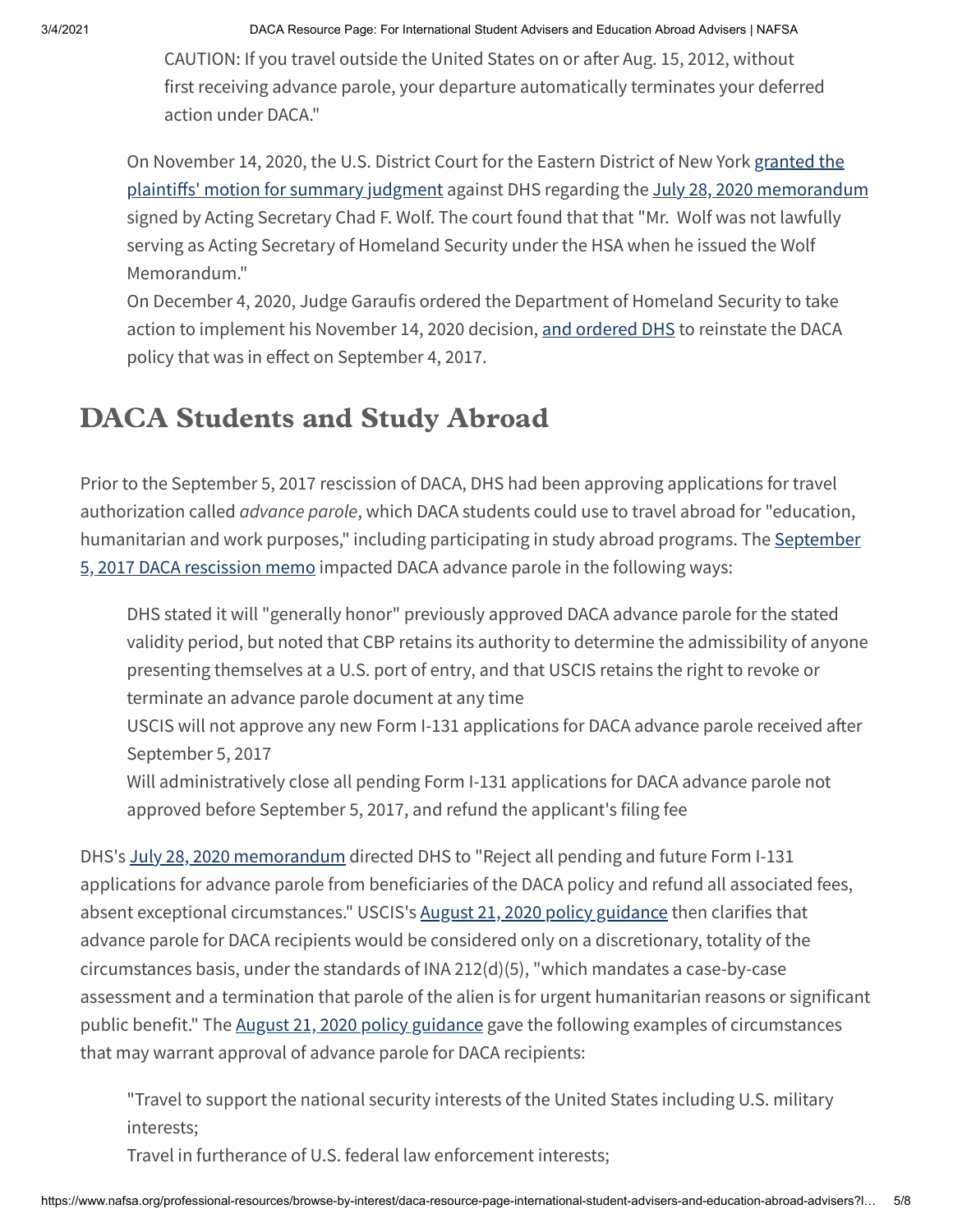Travel to obtain life-sustaining medical treatment that is not otherwise available to the alien in the United States;

Travel needed to support the immediate safety, well-being, or care of an *immediate* relative, particularly minor children of the alien."

The memo then stated that under this standard "in most instances, traveling abroad for educational purposes, employment related purposes, or to visit family members living abroad will not warrant advance parole," and that "travel for vacation is not a valid basis for advance parole" for DACA recipients.

The [December](https://www.pacermonitor.com/view/YJ4RBCQ/Batalla_Vidal_et_al_v_Nielsen_et_al__nyedce-16-04756__0354.0.pdf) 4, 2020 decision by Judge Garaufis of the U.S. District Court for the Eastern District of New York ordered DHS to full reinstitute DACA, including adjudications of applications for advance parole based on the terms of the DACA policy prior to September 5, 2017.

DACA advance parole adjudication reentry to the United States could never be guaranteed, even with advance parole authorization and the approval of a university or education abroad office. NAFSA strongly encourages advisers to recommend that DACA students seek the advice of an immigration attorney to weigh this risk before departing the United States on a study abroad program. DACA students with an approved grant of advance parole who are currently abroad or are considering traveling abroad should also consult with their immigration lawyer about returning to or departing the United States.

## Considering options for the future

What's in store for the future for DACA students? Since the outset of the DACA program, NAFSA has encouraged members to advise students interested in DACA benefits to seek the counsel of an experienced immigration lawyer. That advice is even more important now. An experienced immigration lawyer can help sift through possible scenarios, weigh risks, and evaluate the person's individual situation.

DACA students may also be concerned about whether the information they provided as part of their DACA applications will be used for enforcement purposes once their DACA benefits end. You may want to share the following **DHS [FAQs](https://www.dhs.gov/news/2017/09/05/frequently-asked-questions-rescission-deferred-action-childhood-arrivals-daca)** with students to discuss with their lawyer:

Q7: Once an individual's DACA expires, will their case be referred to ICE for enforcement purposes?

A7: Information provided to USCIS in DACA requests will not be proactively provided to ICE and CBP for the purpose of immigration enforcement proceedings, unless the requestor meets the criteria for the issuance of a Notice To Appear or a referral to ICE under the criteria set forth in USCIS' Notice to Appear guidance ([www.uscis.gov/NTA\)](http://www.uscis.gov/NTA). This policy, which may be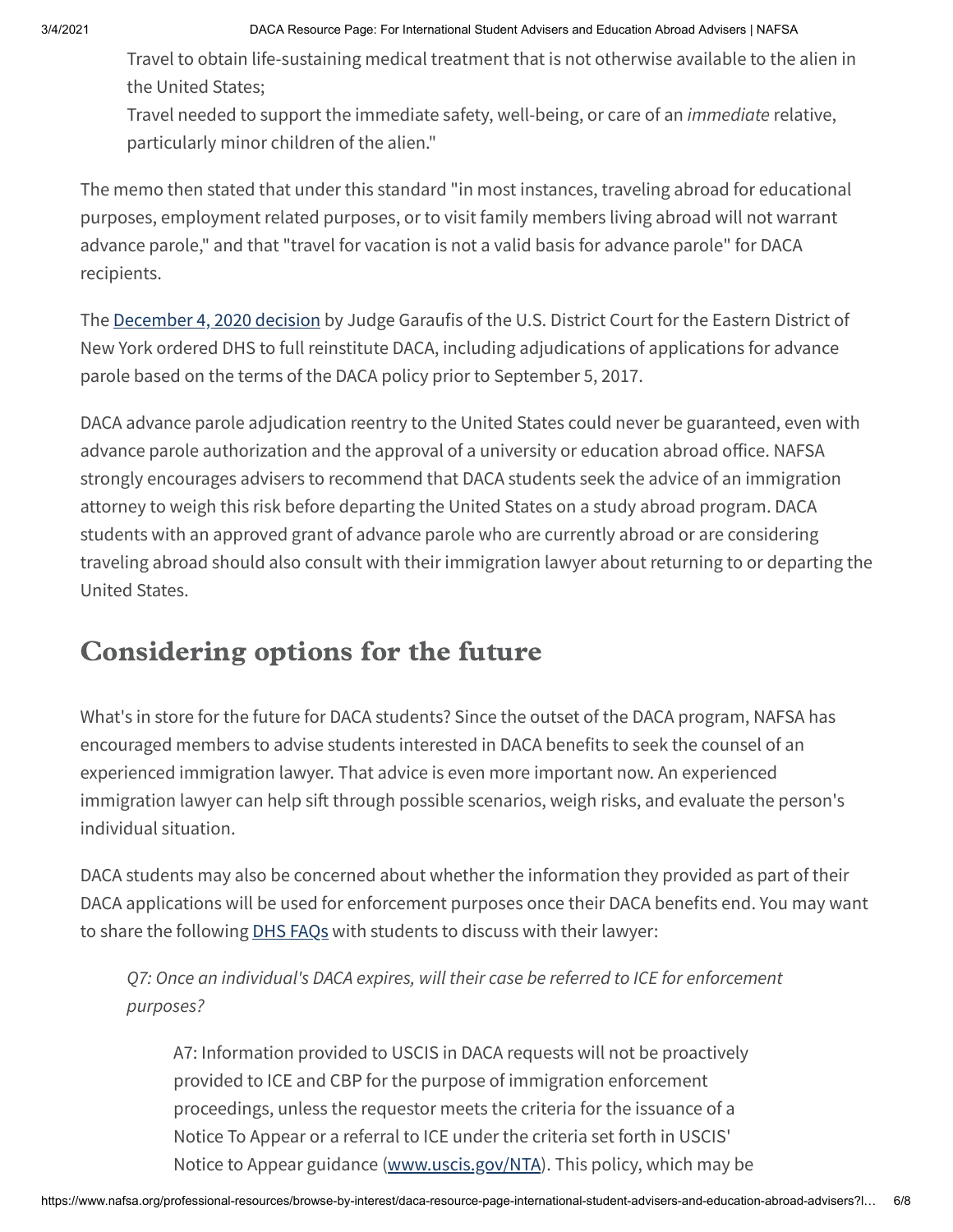modified, superseded, or rescinded at any time without notice, is not intended to, does not, and may not be relied upon to create any right or benefit, substantive or procedural, enforceable by law by any party in any administrative, civil, or criminal matter.

Q8: Will USCIS share the personal information of individuals whose pending requests are denied proactively with ICE for enforcement purposes?

A8: Generally, information provided in DACA requests will not be proactively provided to other law enforcement entities (including ICE and CBP) for the purpose of immigration enforcement proceedings unless the requestor poses a risk to national security of public safety, or meets the criteria for the issuance of a Notice To Appear or a referral to ICE under the criteria. This policy, which may be modified, superseded, or rescinded at any time without notice, is not intended to, does not, and may not be relied upon to create any right or benefit, substantive or procedural, enforceable by law by any party in any administrative, civil, or criminal matter.

There are also efforts to pass a statute that would protect DACA recipients and DACA-eligible individuals. NAFSA is supporting passage of the Dream Act and similar bills. Get involved now by encouraging your representatives in Congress to vote in favor of the Dream Act.

# Basic DACA Eligibility Criteria (for reference purposes)

The information presented below has been collected to provide clear information to NAFSA members and other international education professionals regarding the DACA program. The information is not intended to constitute legal advice and should not be relied upon as such. Please note that while NAFSA aims to help student advisers become aware of how the DACA program works, individuals who wish to assess their eligibility or to renew DACA benefits should be counseled to consult an experienced immigration lawyer or [recognized/accredited](http://www.justice.gov/eoir/ra/raroster.htm) organization or representative for legal advice or for legal assistance in applying for any DACA benefit.

Under the program, starting August 15, 2012 qualified individuals became eligible to request DACA consideration if they:

Were under the age of 31 as of June 15, 2012; Came to the United States before reaching their 16th birthday; Have continuously resided in the United States since June 15, 2007, up to the present time; Were physically present in the United States on June 15, 2012, and at the time of making their request for consideration of deferred action with USCIS; Entered without inspection before June 15, 2012, or their lawful immigration status expired as of June 15, 2012;